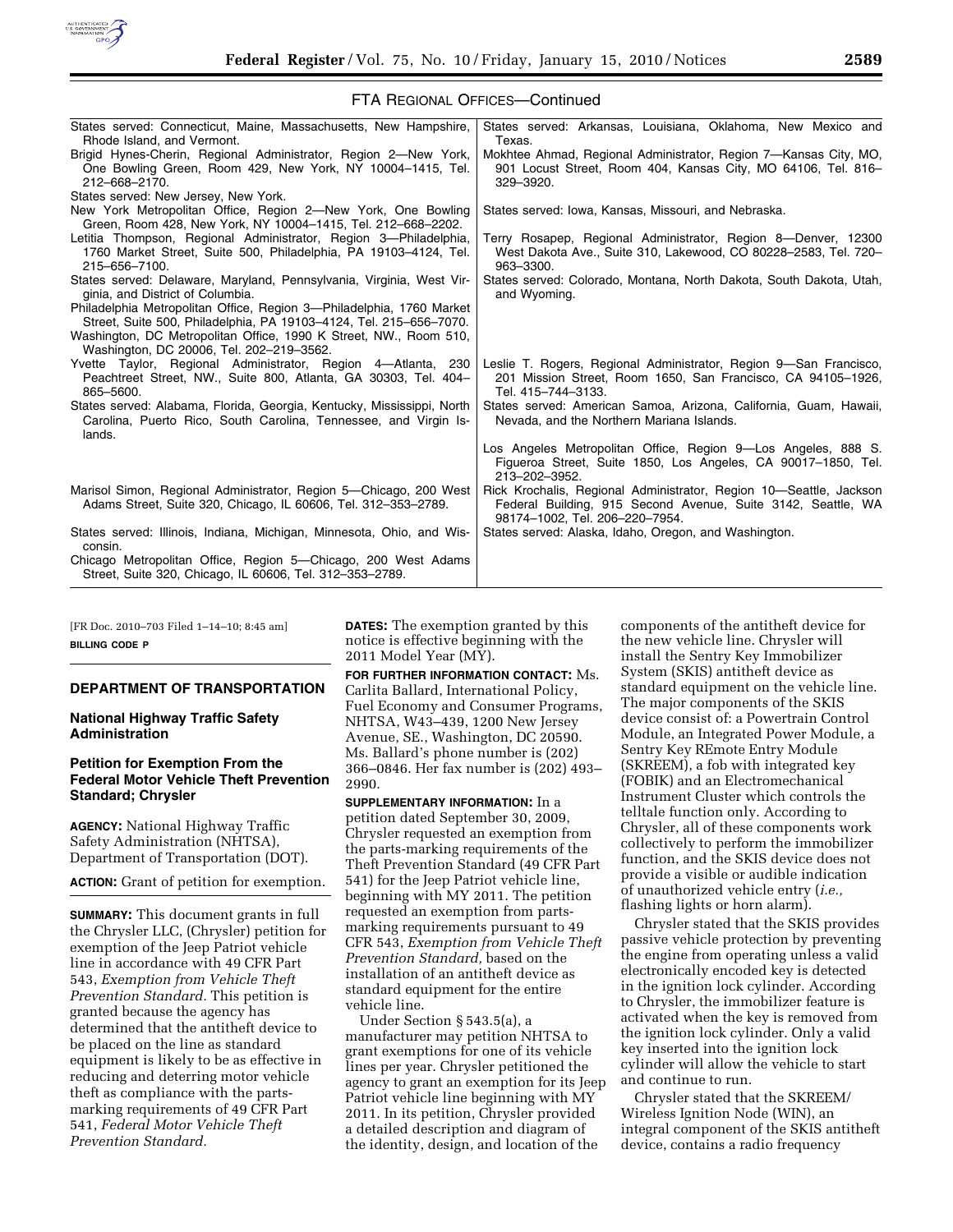transceiver and microprocessor that receives signals from the Sentry key transponder and communicates to the FOBIK. According to Chrysler, the SKREEM/WIN determines whether a valid key is present in the ignition switch based on the signal received from the transponder, and also serves as the receiver for the Tire Pressure Monitoring System if the vehicle is equipped with one. To avoid any perceived delay when starting the vehicle with a valid key and to prevent unburned fuel from entering the exhaust, Chrysler stated that the engine is permitted to run for no more than 2 seconds if an invalid key is used. If the response identifies the key as invalid, or if no response is received from the key transponder, Chrysler stated that the SKREEM sends an invalid key message to the Powertrain Control Module (PCM), and the PCM will disable engine operation (after the initial 2-second run) based upon the status of the SKREEM messages. Chrysler stated that only six consecutive invalid vehicle start attempts would be permitted and all other attempts would be locked out by preventing the fuel injectors from firing and disabling the starter.

Chrysler stated that it has incorporated an unauthorized vehicle start telltale light into the device. Chrysler stated that the telltale feature operates as a security indicator in the Electro Mechanical Instrument Cluster (EMIC). According to Chrysler, the telltale alerts the owner that an unauthorized vehicle start attempt has been made. Chrysler stated that upon an unauthorized start attempt, the telltale will flash on and off when the ignition switch is turned to the "ON" position. Chrysler stated that besides acting as a security indicator, the telltale acts as a diagnostic indicator. Chrysler stated that if the SKREEM detects a system malfunction and/or the SKIS has become inoperative, the security indicator will stay on. If the SKREEM detects an invalid key or if a key transponder-related fault exists, the security indicator will flash.

Chrysler stated that each ignition key used in the SKIS has an integral transponder chip included on the circuit board beneath the cover of the integral Remote Keyless Entry (RKE) transmitter. Chrysler stated that in addition to having to be cut to match the mechanical coding of the ignition lock cylinder and programmed for operation of the RKE system, each new Sentry Key has a unique transponder identification code that is permanently programmed into it by the manufacturer, and which must be programmed into the SKREEM to be recognized by the SKIS as a valid

key. Chrysler stated that once a Sentry Key has been programmed to a particular vehicle, it cannot be used on any other vehicle.

In addressing the specific content requirements of 543.6, Chrysler provided information on the reliability and durability of the device. Chrysler conducted tests based on its own specified standards and stated its belief that the device meets the stringent performance standards prescribed. Specifically, Chrysler stated that its device must demonstrate a minimum of 95 percent reliability with 90 percent confidence. In addition to the design and production validation test criteria, Chrysler stated that the SKIS also undergoes a daily short term durability test. Chrysler also stated that 100 percent of its systems undergo a series of three functional tests for durability prior to being shipped from the supplier to the vehicle assembly plant for installation in its vehicles.

Chrysler stated that while there is no theft data available for the Jeep Patriot because it's a new vehicle line introduction, experience with the Jeep Liberty, a similar 5-door, All Wheel Drive, crossover/Sport Utility Vehicle as the Jeep Patriot indicates that this vehicle is projected to have a theft rate lower than the median theft rate. Chrysler offered the Jeep Grand Cherokee as an example vehicle with a SKIS immobilizer system as standard equipment since the 1999 model year. The average theft rate for the Jeep Grand Cherokee vehicles for the four model years prior to 1999 (1995–1998), when a vehicle immobilizer system was not offered as standard equipment, was 5.3574 per one thousand vehicles produced, which is significantly higher than the 1990/1991 median theft rate of 3.5826. However, the average theft rate for the six model years (1999–2005) after installation of the standard immobilizer device was 2.5492, which is significantly lower than the median. The Jeep Grand Cherokee vehicle line was granted an exemption from the parts-marking requirements beginning with MY 2004. Chrysler further stated that NHTSA's theft data for the Jeep Grand Cherokee indicates that the inclusion of a standard immobilizer system has resulted in a 52.3 percent net average reduction in vehicle thefts.

Based on the supporting evidence submitted by Chrysler on the Jeep Grand Cherokee, the agency believes that the antitheft device for the Jeep Patriot vehicle line is likely to be as effective in reducing and deterring motor vehicle theft as compliance with the partsmarking requirements of the Theft Prevention Standard (49 CFR 541). The

agency concludes that the device will provide four of the five types of performance listed in § 543.6(a)(3): Promoting activation; preventing defeat or circumvention of the device by unauthorized persons; preventing operation of the vehicle by unauthorized entrants; and ensuring the reliability and durability of the device.

Pursuant to 49 U.S.C. 33106 and 49 CFR 543.7(b), the agency grants a petition for exemption from the partsmarking requirements of Part 541, either in whole or in part, if it determines that, based upon supporting evidence, the standard equipment antitheft device is likely to be as effective in reducing and deterring motor vehicle theft as compliance with the parts-marking requirements of Part 541. The agency finds that Chrysler has provided adequate reasons for its belief that the antitheft device for the Chrysler Jeep Patriot vehicle line is likely to be as effective in reducing and deterring motor vehicle theft as compliance with the parts-marking requirements of the Theft Prevention Standard (49 CFR Part 541). This conclusion is based on the information Chrysler provided about its device.

For the foregoing reasons, the agency hereby grants in full Chrysler's petition for an exemption for the MY 2011 Jeep Patriot vehicle line from the partsmarking requirements of 49 CFR Part 541. The agency notes that 49 CFR Part 541, Appendix A–1, identifies those lines that are exempted from the Theft Prevention Standard for a given model year. 49 CFR Part 543.7(f) contains publication requirements with respect to the disposition of all Part 543 petitions. Advanced listing, including the release of future product nameplates, the beginning model year for which the petition is granted and a general description of the antitheft device is necessary in order to notify law enforcement agencies of new vehicle lines exempted from the partsmarking requirements of the Theft Prevention Standard.

If Chrysler decides not to use the exemption for this vehicle line, it must formally notify the agency. If such a decision is made, the vehicle line must be fully marked as required by 49 CFR Parts 541.5 and 541.6 (marking of major component parts and replacement parts).

NHTSA notes that if Chrysler wishes in the future to modify the device on which this exemption is based, the company may have to submit a petition to modify the exemption. Part 543.7(d) states that a Part 543 exemption applies only to vehicles that belong to a line exempted under this part and equipped